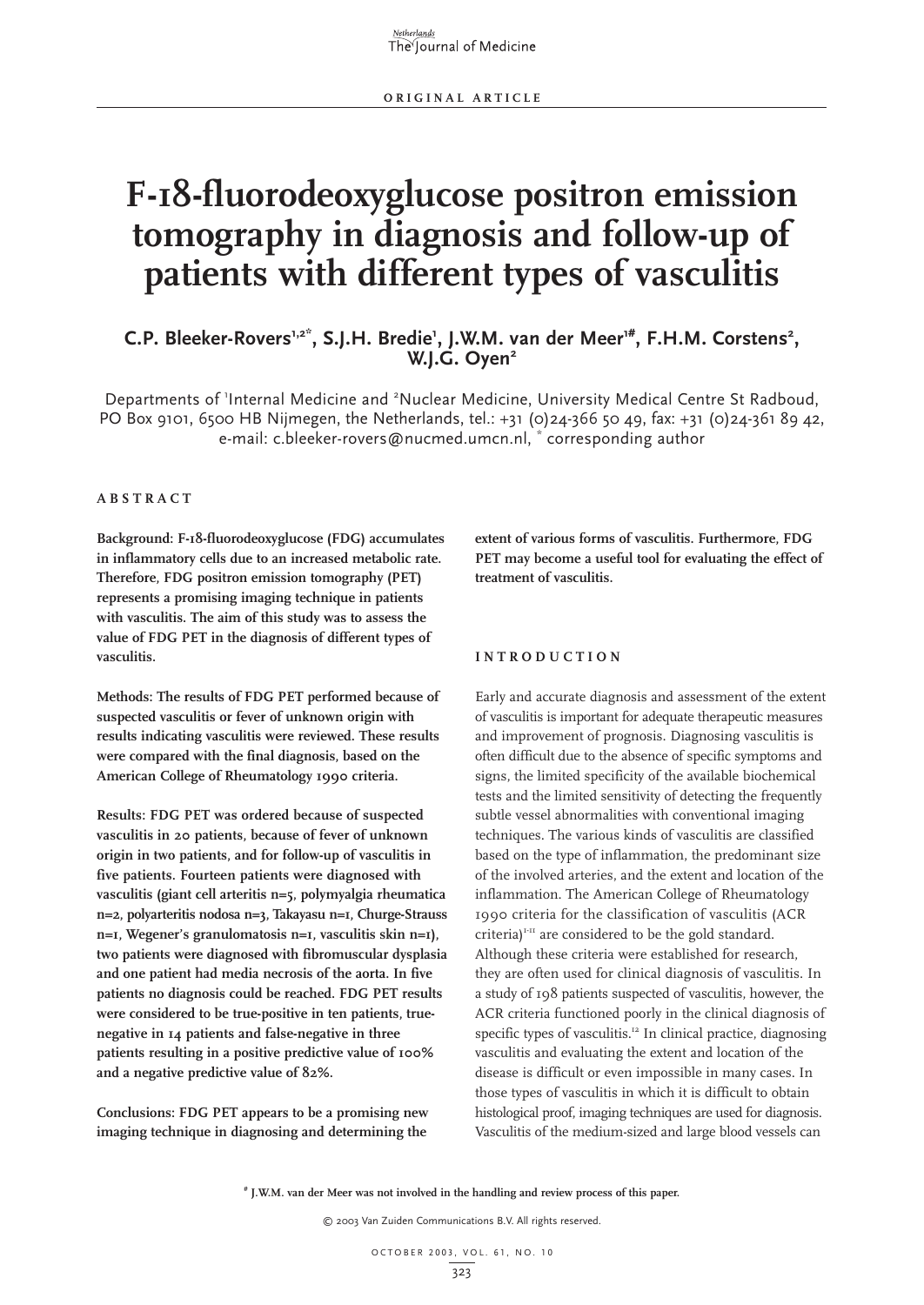be detected by several radiological techniques including classic angiography, computerised tomography (CT), magnetic resonance imaging (MRI) and ultrasonography. Since these techniques only show anatomical changes of the vessel lumen, inflammation of the vessel wall cannot be detected in an early phase due to the lack of substantial anatomical changes at this time. Also, it is difficult if not impossible to distinguish active inflammatory lesions from residual anatomical changes due to previous inflammation.

Scintigraphic imaging is a noninvasive method allowing delineation of both localisation and number of foci in all parts of the body, based on functional changes of tissues. F-18-fluorodeoxyglucose (FDG) positron emission tomography (PET) has become an established imaging tool in oncology and is now entering the field of infectious and inflammatory diseases.<sup>13</sup> FDG accumulates in organ tissues with a high rate of glycolysis,<sup>14</sup> which does not exclusively occur in neoplastic cells. Lesions with a high concentration of activated inflammatory cells also show increased uptake of FDG.<sup>15,16</sup> Furthermore, from almost all other sites of the body, including the blood compartment, it is cleared very rapidly. FDG PET could thus be a promising new imaging technique for evaluation of metabolic activity in the vessel wall in both diagnosis and follow-up of patients with vasculitis. FDG accumulation on PET scanning has been reported in patients with giant cell arteritis and polymyalgia rheumatica,<sup>17-20</sup> Takayasu's arteritis,<sup>20-24</sup> periaortitis due to Wegener's granulomatosis,<sup>25</sup> aortitis,<sup>20,26</sup> unspecified large vessel vasculitis $27,28$  and infectious vasculitis.<sup>29</sup> To further assess the role of FDG PET imaging in diagnosis and follow-up of patients with different types of vasculitis, we evaluated the results of FDG PET scans, performed either because of suspected vasculitis or fever of unknown origin with results suggesting the presence of vasculitis.

## **MATERIALS AND METHODS**

#### **Patients**

The results of all FDG PET scans ordered in the University Medical Centre of Nijmegen from January 1999 to April 2003 because of suspected vasculitis or fever of unknown origin with results suggesting the presence of vasculitis were reviewed. Fever of unknown origin was defined according to the revised Petersdorf criteria: a febrile illness of >3 weeks duration, a temperature of >38.3°C on several occasions, and no diagnosis after one week of evaluation in hospital or after three visits to the outpatient department.<sup>30</sup> The patients were evaluated with other imaging modalities and laboratory tests, as was considered clinically appropriate. Patients were included if the diagnostic process had been completed at the time of data analysis in April 2003. The

patients with fever of unknown origin are also included in a retrospective study investigating the diagnostic contribution of FDG PET in patients with fever of unknown origin that will be published elsewhere.<sup>31</sup>

## **FDG PET**

A dedicated, full-ring PET scanner (ECAT-EXACT, Siemens/CTI, Knoxville, Tenn., USA) was used for data acquisition. Prior to FDG injection patients had fasted for at least six hours. Intake of sugar-free liquids was permitted. Immediately prior to the procedure, the patients were hydrated with 500 ml of water. One hour after intravenous injection of 200 to 220 MBq FDG (Mallinckrodt Medical, Petten, the Netherlands) and 10 to 15 mg furosemide, emission images or emission and transmission images of the area between the proximal femora and the base of the skull were acquired (10 minutes per bed position). When only an emission study was recorded, the images were not corrected for attenuation and were reconstructed using filtered back protection (Butterworth filter with a cut-off frequency of 0.4 Nyquist). When emission and transmission studies were recorded, the images were corrected for attenuation and were reconstructed using the ordered subsets-expectation maximisation (OSEM) algorithm. Reconstructed images were displayed in coronal, transverse and sagittal planes.

#### **Interpretation**

FDG PET scans were interpreted by two staff members of the department of nuclear medicine blinded for other diagnostic test results and the final diagnosis. FDG PET scans were rated as normal or abnormal. Results were judged to be abnormal if focal accumulation of the tracer was detected outside of the areas of physiological uptake. Normally no visible FDG uptake is present in blood vessel walls. Disagreements were resolved by consensus.

#### **Clinical assessment of test results and diagnosis**

Results were considered to be true-positive when abnormal vascular FDG uptake was present in patients with a clinical diagnosis of vasculitis. Abnormal results were categorised as false-positive when the abnormality was not related to the illness or when no final diagnosis could be reached. A normal FDG PET scan was considered to be true-negative when no cause was identified for the symptoms despite an extensive diagnostic work-up. In cases of suspected vasculitis, the diagnostic work-up had to be complete according to the ACR criteria. A normal FDG PET scan was considered false-negative when vasculitis was diagnosed except for vasculitis limited to the brain because of known low sensitivity of FDG PET due to high physiological FDG uptake in the brain, or vasculitis limited to the legs, because the legs are not routinely imaged if not specially mentioned on the FDG PET request. A final diagnosis of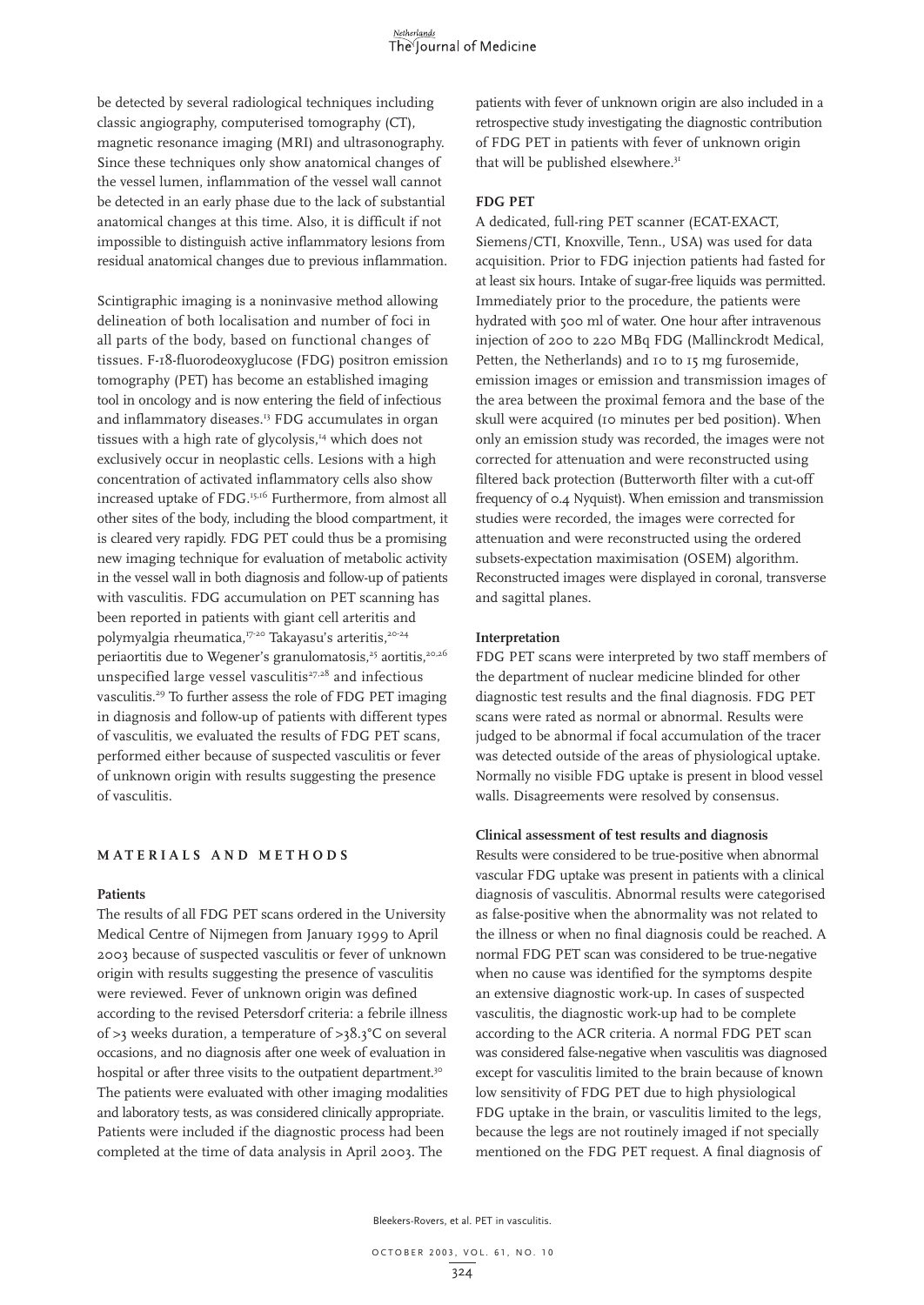vasculitis was based on the ACR criteria. When this was not possible, a probable diagnosis was made based on clinical follow-up and conventional radiological studies. No criteria defining an exacerbation or recurrence of a known vasculitis syndrome are available. To define a probable exacerbation or recurrence, the clinical diagnosis based on a combination of recurrence of symptoms resembling the symptoms at the time of the first episode with vasculitis, an elevated erythrocyte sedimentation rate (ESR) or C-reactive protein (CRP) and other biochemical tests were used. The final or probable clinical diagnosis served as a standard of reference and was used for the comparisons with the FDG PET results.

## **RESULTS**

From January 1999 to April 2003, 25 patients were referred for a total of 30 FDG PET scans because of suspected vasculitis or fever of unknown origin with FDG PET results indicating vasculitis. Three patients had to be excluded because of insufficient data in follow-up, so the results of 27 FDG PET scans in 22 patients were evaluated. Of these patients, two were male and 20 were female with a median age of 60 years (range 17 to 81 years). Nine patients had at least one period of hospitalisation with a median duration of 14 days (range 8 to 62 days). Thirteen patients only visited the outpatient department.

The clinical diagnoses of the patients are shown in *table 1*. Fourteen patients (64%) were diagnosed with vasculitis based on the ACR criteria. Fibromuscular dysplasia was diagnosed in two patients: one patient was diagnosed with fibromuscular dysplasia of the right renal artery and the hepatic artery based on typical changes on angiography,

#### **Table 1**

*Clinical diagnosis in 22 patients suspected of vasculitis or with fever of unknown origin and FDG PET results indicating vasculitis*

| <b>CATEGORY</b>                          | <b>NO. OF CASES</b> |  |  |
|------------------------------------------|---------------------|--|--|
| Vasculitis                               | 14                  |  |  |
| Giant cell arteritis                     | 5                   |  |  |
| Polymyalgia rheumatica                   | $\overline{a}$      |  |  |
| Polyarteritis nodosa                     | 3                   |  |  |
| Takayasu                                 | T                   |  |  |
| Churge-Strauss                           | T                   |  |  |
| Wegener's granulomatosis                 | T                   |  |  |
| Vasculitis skin (unspecified)            | T                   |  |  |
| Fibromuscular dysplasia                  | $\overline{a}$      |  |  |
| Media necrosis aorta (of unknown origin) | I                   |  |  |
| No diagnosis                             |                     |  |  |
|                                          |                     |  |  |

which is the gold standard for diagnosing this disease. In the other patient a probable diagnosis of fibromuscular dysplasia of the carotid arteries was reached based on typical changes on magnetic resonance angiography (MRA). One patient suspected of vasculitis of the thoracic aorta because of a progressively dilating ascending aorta and a variable elevation of CRP was eventually diagnosed with media necrosis of the ascending aorta after replacement of the affected part with an aortic graft. No signs of vasculitis or infection were found and the definite cause of the media necrosis remained unresolved. The media necrosis was possibly caused by previous aortitis in this patient with a combined immunodeficiency. In five patients suspected of vasculitis, no cause could be established for their symptoms after a median follow-up of seven months (range 1 to 17 months): one patient had persisting symptoms without treatment and died of cerebral haemorrhage 17 months after FDG PET (no autopsy was performed), two patients had persisting symptoms while treated with nonsteroidal anti-inflammatory drugs for one and six months, respectively, in one patient symptoms completely disappeared after prednisone treatment and in one patient severity of symptoms decreased and ESR normalised spontaneously.

The median duration of symptoms before FDG PET was performed was five weeks (range 2 weeks to 41 months). In three patients (14%) the symptoms had persisted for more than six months before FDG PET was ordered. The first FDG PET scan was requested because of suspected vasculitis in 20 patients and because of fever of unknown origin in the remaining two patients. *Table 2* shows the classification of the FDG PET results. Ten of the total number of 22 'first' FDG PET scans were abnormal (45%) and all these abnormal FDG PET results were found in patients with active vasculitis and were thus considered to be true-positive. Examples are shown in *figures 1* and *2*. In two patients with active temporal arteritis and in one patient with vasculitis limited to the skin who had not been treated with corticosteroids, the results of FDG PET were classified as false-negative. Normal FDG PET results were categorised as true-negative in five patients in whom no diagnosis could be reached, in two patients with fibromuscular dysplasia, and in the patient with media necrosis. One patient with a history of Takayasu's arteritis, which had been inactive for almost four years, was suspected of recurrence of active vasculitis because of painful shoulders and a slightly elevated ESR. Symptoms spontaneously disappeared, ESR normalised and no diagnosis of recurrence of active vasculitis was made, so the normal FDG PET results were also considered to be true-negatives in this case.

In three patients with polyarteritis nodosa, one patient with temporal arteritis and one patient with Wegener's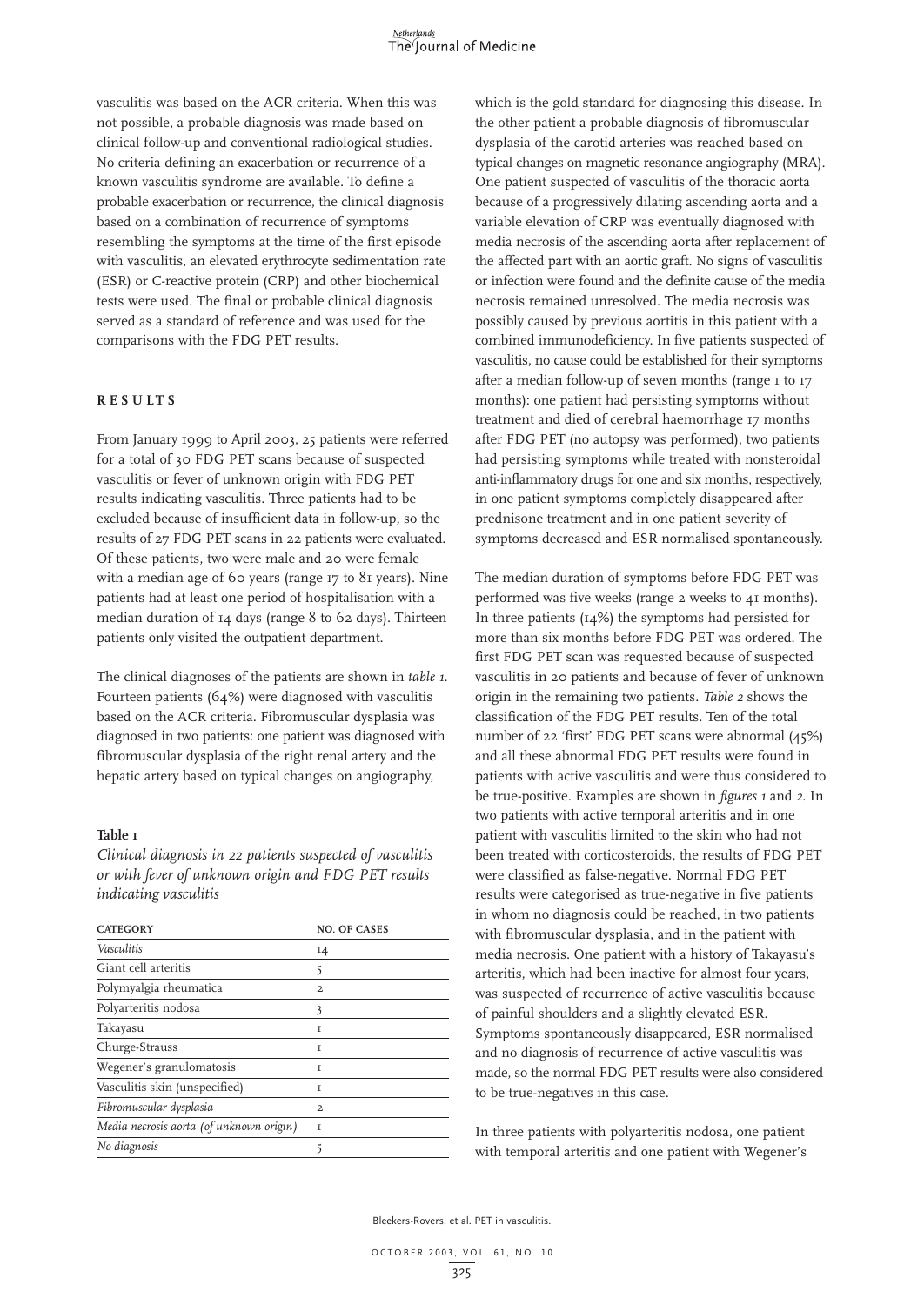#### **Table 2**

*Classification of the results of 27 FDG PET scans in patients suspected of vasculitis or with fever of unknown origin with FDG PET results indicating vasculitis*

| <b>CATEGORY</b>         | <b>TRUE-POSITIVE</b> | <b>TRUE-NEGATIVE</b> | <b>FALSE-NEGATIVE</b> | <b>FALSE-POSITIVE</b> |
|-------------------------|----------------------|----------------------|-----------------------|-----------------------|
| Vasculitis (diagnosis)  | ΙO                   |                      |                       |                       |
| Vasculitis (follow-up)  |                      |                      |                       |                       |
| Fibromuscular dysplasia |                      |                      |                       |                       |
| Media necrosis aorta    |                      |                      |                       |                       |
| No diagnosis            |                      |                      |                       |                       |
| Total                   | 10                   |                      |                       |                       |





#### **Figure 1**

*PET scan of an 80-year-old woman with temporal arteritis*

**This woman was diagnosed with temporal arteritis in 1999, based on the ACR criteria including typical changes on temporal artery biopsy. She responded well to high-dose prednisone, which was slowly tapered to 5 mg. She remained well until January 2002 when she presented with headaches, painful shoulders and weight loss (8 kg). Physical examination had not changed and revealed absence of pulsation of the temporal arteries, but was otherwise normal. ESR was slightly elevated to 22 mm/h (normal <12 mm/h). She did not respond to prednisone 20 mg daily. Since recurrence of giant cell arteritis was suspected, FDG PET was performed to evaluate whether her symptoms were caused by active vasculitis. PET demonstrated increased FDG uptake especially in the ascending aorta indicating active aortitis (A = coronal projection, B = sagittal projection). She was diagnosed with reactivation of giant cell arteritis and her symptoms disappeared again after high-dose prednisone treatment.**

granulomatosis, a second FDG PET scan was performed to evaluate the effect of treatment with a median time between the first and second FDG PET scans of 11 weeks (range 4 to 25 weeks). FDG PET results were normal in these five patients who all had a good clinical and biochemical response to therapy (*table 2*). After the second FDG PET scan proved to be normal, the corticosteroid dose was tapered in all five patients without relapse of symptoms thus far. The results of these FDG PET scans were considered to be true-negative. The sensitivity of all 27 FDG PET scans in these 22 patients was 77%, specificity was 100%, positive predictive value was 100% and negative predictive value was 82%.



### **Figure 2**

*PET scan of a 60-year-old woman with myalgia of the lower legs, skin ulcerations on both legs, livedo reticularis and mild polyneuropathy*

**A skin biopsy of this previously healthy woman showed fibrosing panniculitis and necrotising vasculitis of medium-sized arteries. Polyarteritis nodosa was diagnosed according to the ACR criteria. FDG PET was performed to determine the extent of the vasculitis. Increased FDG uptake was found in both femoral arteries and several superficial lesions on the lower legs (arrows); the latter were probably caused by the skin ulcerations. No vascular FDG uptake was noticed elsewhere (not shown). She was treated with high-dose prednisone and her symptoms disappeared.**

#### **DISCUSSION**

In this study we retrospectively evaluated the utility of FDG PET in diagnosis and follow-up of vasculitis. The results demonstrate that vascular FDG uptake is increased in different types of active vasculitis. To our knowledge, increased FDG uptake on PET scanning has not been reported before in patients with polyarteritis nodosa or Churge-Strauss syndrome. In addition, a remarkable decrease in FDG uptake corresponded well with improvement of symptoms and laboratory results in five patients, suggesting that vascular FDG uptake is only seen in active vasculitis and not in noninflammatory

Bleekers-Rovers, et al. PET in vasculitis.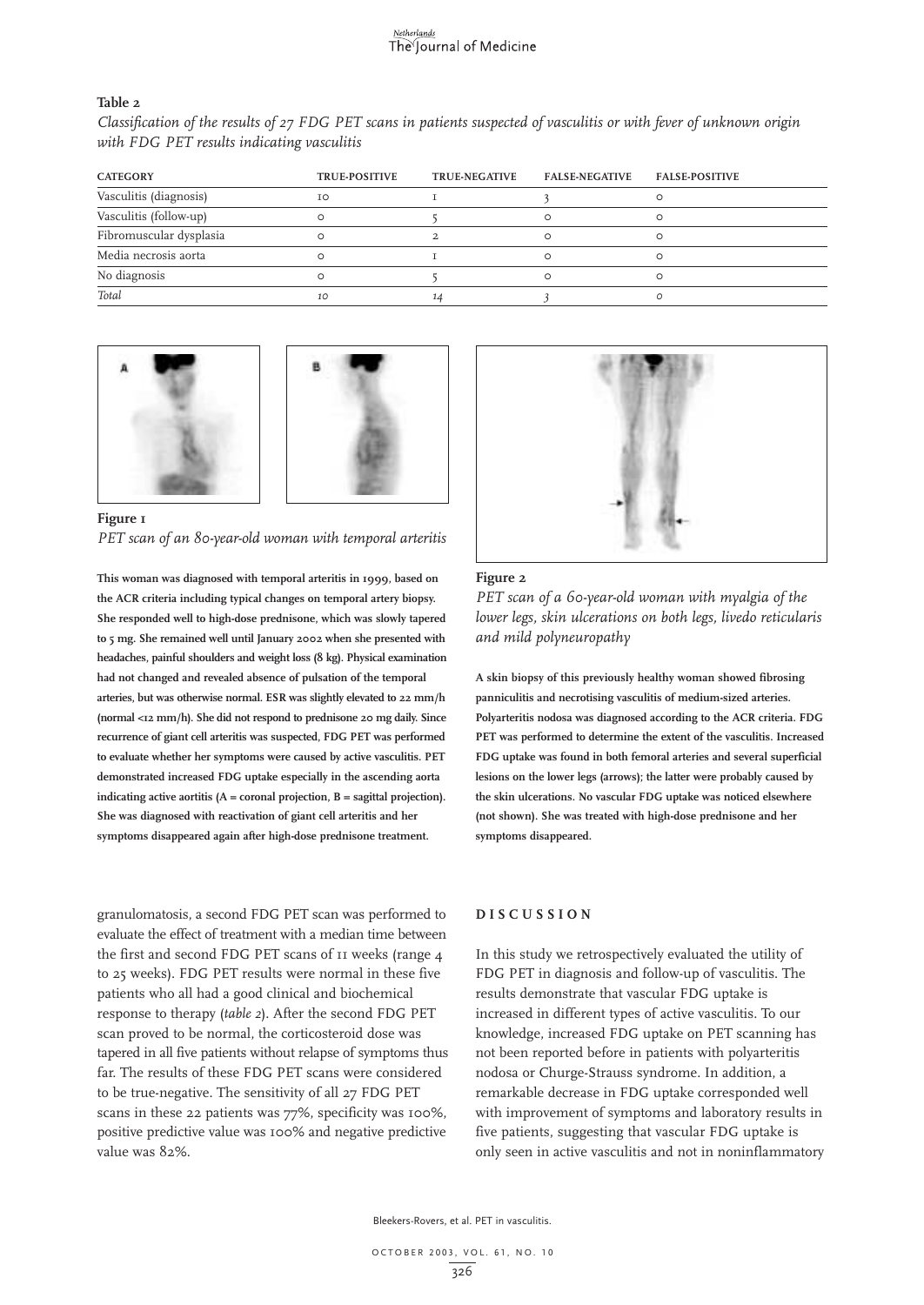vascular disease such as fibromuscular dysplasia or in inactive disease. Although inflammation of the arterial wall is most prominent in vasculitis, inflammation also contributes to atherogenesis. In an atherosclerotic rabbit model, increased FDG accumulation was shown in the affected arteries.<sup>32</sup> FDG uptake in the femoral and iliac arteries was increased in 133 patients with at least one risk factor for atherosclerosis when compared with 23 controls.<sup>33</sup> In our experience FDG uptake in vasculitis is much higher than in atherosclerosis, so a distinction between these two diagnoses may very well be possible.

Besides several case reports and a case series in patients with giant cell arteritis or polymyalgia rheumatica,<sup>17,19,20</sup> Takayasu's arteritis,<sup>20-24</sup> periaortitis due to Wegener's granulomatosis,<sup>25</sup> aortitis of the thoracic aorta<sup>20,26</sup> and large vessel vasculitis, $27,28$  only two prospective studies exploring the diagnostic value of FDG PET imaging in vasculitis have been published. Blockmans *et al*. <sup>18</sup> found a sensitivity of FDG uptake in the large thoracic arteries for the diagnosis of temporal arteritis or polymyalgia rheumatica of 56%, a specificity of 98%, a positive predictive value of 93% and a negative predictive value of 80% in 25 patients with biopsy-proven temporal arteritis or polymyalgia rheumatica. The extent of the vasculitis to a much larger part of the arterial system than is usually suspected in giant cell arteritis was remarkable. It was also suggested that the results of this study support the hypothesis that polymyalgia rheumatica is caused by the same kind of vasculitis,<sup>18</sup> therefore these patients were included in the present study. Meller *et al*. <sup>20</sup> compared FDG PET with MRI in 15 patients with aortitis due to giant cell aortitis (n=14) or Takayasu's arteritis (n=1) at the time of diagnosis and during follow-up  $(n=7)$ . It was concluded that FDG PET is a valuable technique in both diagnosis and follow-up of patients with aortitis, because it identified more vascular regions involved in the inflammatory process than did magnetic resonance imaging.<sup>20</sup> Sensitivity of FDG uptake in vasculitis in the study by Blockmans *et al*. seems to be lower when compared with the results of the present study (56 versus 77%). However, we found false-negative results in two out of seven patients diagnosed with temporal arteritis or polymyalgia rheumatica suggesting that sensitivity of FDG PET may be lower in these patients than in patients with other types of vasculitis. Due to high uptake in the brain, the small diameter of the vessel, and the relatively high background of the skin, direct evaluation of the temporal arteries is not possible on whole body PET imaging. This could explain the difficulty of detecting giant cell arteritis by FDG PET, especially in cases where vasculitis is really limited to the temporal arteries. Conventional scintigraphic techniques have also been used occasionally in patients with vasculitis. In a prospective study of 19 patients with biopsy-proven temporal arteritis, gallium-67-citrate scintigraphy (Ga-67) had a 94% specificity and a 90% positive predictive value with normalisation of Ga-67 uptake after six months of steroid therapy.<sup>34</sup> In one study radio-labelled leucocyte scintigraphy seemed to be superior to conventional angiography and CT for detecting and monitoring vasculitic involvement of the respiratory tract.35 In Takayasu's arteritis, however, indium-111-leucocyte scintigraphy had a low sensitivity for active disease.<sup>36</sup> Compared with conventional nuclear medicine techniques, advantages of FDG PET in diagnosing inflammation are early imaging (one hour), resulting in early reporting,<sup>37</sup> tomographic information with higher spatial resolution, resulting in more anatomic information, and high interobserver agreement.38

Recently, imaging techniques for demonstrating anatomic blood vessel changes in vasculitis, such as CT angiography, MRI and colour duplex ultrasonography, have greatly improved. This improvement and the invasive nature of classic angiography makes one inclined to perform these imaging techniques instead of angiography in diagnosis and follow-up of patients with vasculitis. CT angiography is able to detect luminal and vessel wall changes in patients with Takayasu's arteritis with high accuracy.<sup>39,40</sup> Vascular wall thickening is also an important finding on MRI in the acute phase of Takayasu's arteritis, subsiding after appropriate therapy.41,42 Mural oedema is a characteristic pattern of active and progressive Takayasu's arteritis, which is absent in the chronically active state.<sup>43</sup> In patients with giant cell arteritis, MRA is potentially useful for follow-up the effect of treatment.<sup>44,45</sup> Duplex ultrasonography is able to demonstrate luminal changes, aneurysms and a hypoechoic halo, most probably caused by vessel wall oedema, in patients with temporal arteritis and Takayasu's arteritis.46-48 In a study of 86 patients with biopsy-proven temporal arteritis, it was concluded that colour duplex ultrasonography made only a modest contribution to diagnosing temporal arteritis.49 In another study, duplex ultrasonography was found to be a noninvasive, relatively inexpensive, and efficient method, suitable for repeated follow-up in patients with Takayasu's arteritis.40 However, ultrasonography is limited in the extent to which it can detect all diseased vessels, especially the pulmonary arteries, aorta and visceral vessels. Positive aspects of FDG PET imaging compared with CT, MRI and ultrasonography are whole-body screening, high contrast resolution, absence of disturbance by metallic implants (MRI) and absence of contrast-related side effects (CT). Also, FDG PET shows functional changes caused by activation of inflammatory cells and does not depend on anatomical changes in contrast to CT, MRI and ultrasonography. Disadvantages of FDG PET are the higher cost, still limited availability and more limited anatomic information due to lower spatial resolution as compared with CT and MRI.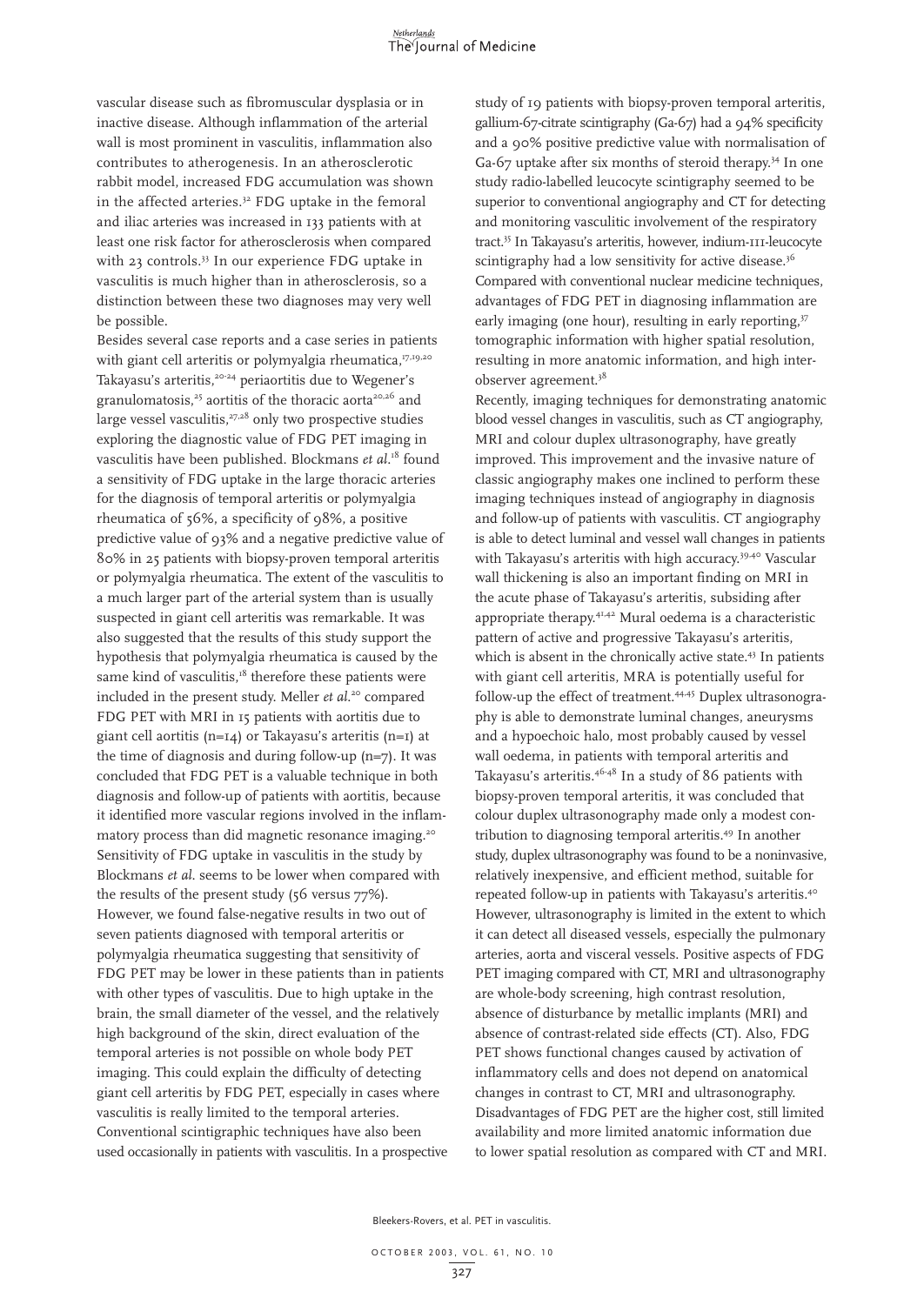In conclusion, FDG PET appears to be a valuable new imaging technique in diagnosing and determining the extent of various forms of vasculitis. Furthermore, FDG PET may become a useful tool for evaluating the effect of treatment of vasculitis that cannot reliably be visualised by conventional techniques. However, for a validation of FDG PET in patients with suspected vasculitis and for determination of its exact position in the follow-up of response to treatment, prospective studies in a larger number of patients are warranted.

### **NOTE**

Data from this manuscript were presented at the Annual Congress of the European Association of Nuclear Medicine in Amsterdam, the Netherlands from 23 to 27 August 2003.

## **REFERENCES**

- 1. Hunder GG, Arend WP, Bloch DA, et al. The American College of Rheumatology 1990 criteria for the classification of vasculitis. Introduction. Arthritis Rheum 1990;33:1065-7.
- 2. Bloch DA, Michel BA, Hunder GG, et al. The American College of Rheumatology 1990 criteria for the classification of vasculitis. Patients and methods. Arthritis Rheum 1990;33:1068-73.
- 3. Lie JT. Illustrated histopathologic classification criteria for selected vasculitis syndromes. American College of Rheumatology Subcommittee on Classification of Vasculitis. Arthritis Rheum 1990;33:1074-87.
- 4. Lightfoot RW Jr, Michel BA, Bloch DA, et al. The American College of Rheumatology 1990 criteria for the classification of polyarteritis nodosa. Arthritis Rheum 1990;33:1088-93.
- 5. Masi AT, Hunder GG, Lie JT, et al. The American College of Rheumatology 1990 criteria for the classification of Churg-Strauss syndrome (allergic granulomatosis and angiitis). Arthritis Rheum 1990;33:1094-100.
- 6. Leavitt RY, Fauci AS, Bloch DA, et al. The American College of Rheumatology 1990 criteria for the classification of Wegener's granulomatosis. Arthritis Rheum 1990;33:1101-7.
- 7. Calabrese LH, Michel BA, Bloch DA, et al. The American College of Rheumatology 1990 criteria for the classification of hypersensitivity vasculitis. Arthritis Rheum 1990;33:1108-13.
- 8. Mills JA, Michel BA, Bloch DA, et al. The American College of Rheumatology 1990 criteria for the classification of Henoch-Schonlein purpura. Arthritis Rheum 1990;33:1114-21.
- 9. Hunder GG, Bloch DA, Michel BA, et al. The American College of Rheumatology 1990 criteria for the classification of giant cell arteritis. Arthritis Rheum 1990;33:1122-8.
- 10. Arend WP, Michel BA, Bloch DA, et al. The American College of Rheumatology 1990 criteria for the classification of Takayasu arteritis. Arthritis Rheum 1990;33:1129-34.
- 11. Fries JF, Hunder GG, Bloch DA, et al. The American College of Rheumatology 1990 criteria for the classification of vasculitis. Summary. Arthritis Rheum 1990;33:1135-6.
- 12. Rao JK, Allen NB, Pincus T. Limitations of the 1990 American College of Rheumatology classification criteria in the diagnosis of vasculitis. Ann Intern Med 1998;129:345-52.
- 13. Bleeker-Rovers CP, Bredie SJH, Meer JWM van der, Corstens FHM, Oyen WJG. F-18-fluorodeoxyglucose positron emission tomography in the diagnosis and follow-up of three patients with vasculitis. Am J Med 2003. In press.
- 14. Bar-Shalom R, Valdivia AY, Blaufox MD. PET imaging in oncology. Semin Nucl Med 2000;30:150-85.
- 15. Kubota R, Yamada S, Kubota K, et al. Intratumoral distribution of fluorine-18-fluorodeoxyglucose in vivo: high accumulation in macrophages and granulation tissues studied by microautoradiography. J Nucl Med 1992;33:1972-80.
- 16. Brown RS, Leung JY, Fisher SJ, et al. Intratumoral distribution of titrated fluorodeoxyglucose in breast carcinoma: I. Are inflammatory cells important? J Nucl Med 1995;36:1854-61.
- 17. Blockmans D, Maes A, Stroobants S, et al. New arguments for a vasculitic nature of polymyalgia rheumatica using positron emission tomography. Rheumatology (Oxford) 1999;38:444-7.
- 18. Blockmans D, Stroobants S, Maes A, Mortelmans L. Positron emission tomography in giant cell arteritis and polymyalgia rheumatica: evidence for inflammation of the aortic arch. Am J Med 2000;108:246-9.
- 19. Turlakow A, Yeung HW, Pui J, et al. Fludeoxyglucose positron emission tomography in the diagnosis of giant cell arteritis. Arch Intern Med 2001;161:1003-7.
- 20. Meller J, Strutz F, Siefker U, et al. Early diagnosis and follow-up of aortitis with [(18)F]FDG PET and MRI. Eur J Nucl Med Mol Imaging 2003;30(5):730-6.
- 21. Hara M, Goodman PC, Leder RA. FDG-PET finding in early-phase Takayasu arteritis. J Comput Assist Tomogr 1999;23:16-8.
- 22. Meller J, Altenvoerde G, Munzel U, et al. Fever of unknown origin: prospective comparison of [18F]FDG imaging with a double-head coincidence camera and gallium-67 citrate SPET. Eur J Nucl Med 2000;27:1617-25.
- 23. Meller J, Grabbe E, Becker W, Vosshenrich R. Value of F-18 FDG hybrid camera PET and MRI in early Takayasu aortitis. Eur Radiol 2003;13:400-5.
- 24. Malik IS, Harare O, AL Nahhas A, et al. Takayasu's arteritis: management of left main stem stenosis. Heart 2003;89:e9.
- 25. Blockmans D, Baeyens H, Loon R van, et al. Periaortitis and aortic dissection due to Wegener's granulomatosis. Clin Rheumatol 2000;19:161-4.
- 26. Derdelinckx I, Maes A, Bogaert J, et al. Positron emission tomography scan in the diagnosis and follow-up of aortitis of the thoracic aorta. Acta Cardiol 2000;55:193-5.
- 27. Wiest R, Gluck T, Schonberger J, et al. Clinical image: occult large vessel vasculitis diagnosed by PET imaging. Rheumatol Int 2001;20:250.
- 28. Wenger M, Gasser R, Donnemiller E, et al. Images in cardiovascular medicine. Generalized large vessel arteritis visualized by 18fluorodeoxyglucose-positron emission tomography. Circulation 2003;107:923.
- 29. Hoogendoorn EH, Oyen WJ, Dijk AP van, Meer JW van der. Pneumococcal aortitis, report of a case with emphasis on the contribution to diagnosis of positron emission tomography using fluorinated deoxyglucose. Clin Microbiol Infect 2003;9:73-6.
- 30. Petersdorf RG. Fever of unknown origin. An old friend revisited. Arch Intern Med 1992;152:21-2.

Bleekers-Rovers, et al. PET in vasculitis.